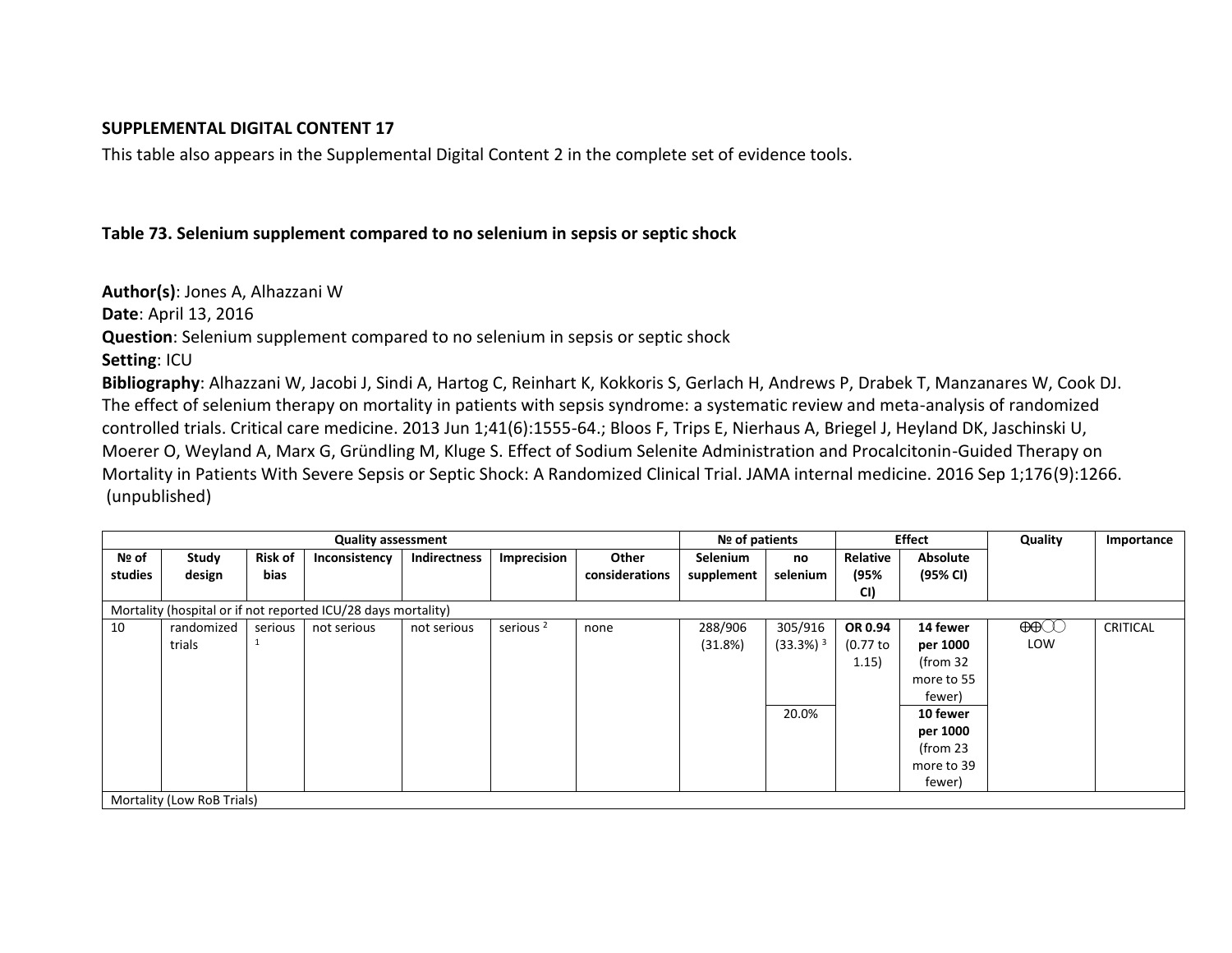| $\overline{3}$     | randomized<br>trials | not<br>serious | not serious              | not serious | serious <sup>4</sup> | none | 197/641<br>(30.7%) | 179/640<br>(28.0%) | OR 1.14<br>(0.89 to | 27 more<br>per 1000  | $\Theta$ $\Theta$ $\Theta$<br>MODERATE | <b>CRITICAL</b>  |
|--------------------|----------------------|----------------|--------------------------|-------------|----------------------|------|--------------------|--------------------|---------------------|----------------------|----------------------------------------|------------------|
|                    |                      |                |                          |             |                      |      |                    |                    | 1.45)               | (from $23$           |                                        |                  |
|                    |                      |                |                          |             |                      |      |                    |                    |                     | fewer to 81          |                                        |                  |
|                    |                      |                |                          |             |                      |      |                    |                    |                     | more)                |                                        |                  |
|                    | Nosocomial Pneumonia |                |                          |             |                      |      |                    |                    |                     |                      |                                        |                  |
| 3                  | randomized           | serious        | not serious <sup>6</sup> | not serious | very                 | none | 28/135             | 28/136             | OR 0.83             | 29 fewer             | $\bigoplus$                            | <b>IMPORTANT</b> |
|                    | trials               | 5              |                          |             | serious <sup>7</sup> |      | (20.7%)            | (20.6%)            | (0.28 to            | per 1000             | <b>VERY LOW</b>                        |                  |
|                    |                      |                |                          |             |                      |      |                    |                    | 2.49)               | (from <sub>138</sub> |                                        |                  |
|                    |                      |                |                          |             |                      |      |                    |                    |                     | fewer to             |                                        |                  |
|                    |                      |                |                          |             |                      |      |                    |                    |                     | 186 more)            |                                        |                  |
|                    |                      |                |                          |             |                      |      |                    | 10.0%              |                     | 16 fewer             |                                        |                  |
|                    |                      |                |                          |             |                      |      |                    |                    |                     | per 1000             |                                        |                  |
|                    |                      |                |                          |             |                      |      |                    |                    |                     | (from 70             |                                        |                  |
|                    |                      |                |                          |             |                      |      |                    |                    |                     | fewer to             |                                        |                  |
|                    |                      |                |                          |             |                      |      |                    |                    |                     | 117 more)            |                                        |                  |
| ICU length of stay |                      |                |                          |             |                      |      |                    |                    |                     |                      |                                        |                  |
| $\overline{3}$     | randomized           | serious        | not serious              | not serious | serious <sup>8</sup> | none | 668                | 681                | ٠                   | MD 0.12              | $\bigoplus$                            | <b>IMPORTANT</b> |
|                    | trials               | 5              |                          |             |                      |      |                    |                    |                     | days lower           | LOW                                    |                  |
|                    |                      |                |                          |             |                      |      |                    |                    |                     | $(1.42$ lower        |                                        |                  |
|                    |                      |                |                          |             |                      |      |                    |                    |                     | to 1.17              |                                        |                  |
|                    |                      |                |                          |             |                      |      |                    |                    |                     | higher)              |                                        |                  |

MD – mean difference, RR – relative risk

- 1. We downgraded the quality of evidence by one level for risk of bias, three studies were at high risk of bias, mainly due to lack of blinding (detection and performance biases) and incomplete outcome data (attrition bias), and four studies were classified as unclear risk of bias.
- 2. We downgraded the quality of evidence by one level for imprecision, the results were sensitive to the metric used to summarize the results, if RR is used the UL of CI reaches 1, therefore we decided to lower the quality of evidence
- 3. estimates of mortality from sepsis is approximately 20% (Kaukonen KM, Bailey M, Suzuki S, Pilcher D, Bellomo R. Mortality related to severe sepsis and septic shock among critically ill patients in Australia and New Zealand, 2000-2012. JAMA. 2014;311(13):1308-16.)
- 4. We downgraded the quality of evidence for imprecision by one level, the CI contained small benefit but significant harm (45% relative risk increase in mortality)
- 5. We downgraded the quality if evidence for risk of bias by one level.
- 6. Although  $I^2 = 50\%$  we did not downgrade for imprecision, because we downgraded for other categories
- 7. We downgraded the quality of evidence by two levels for imprecision, the CI was very wide including substantial benefit and harm
- 8. We downgraded the quality of evidence for imprecision by one level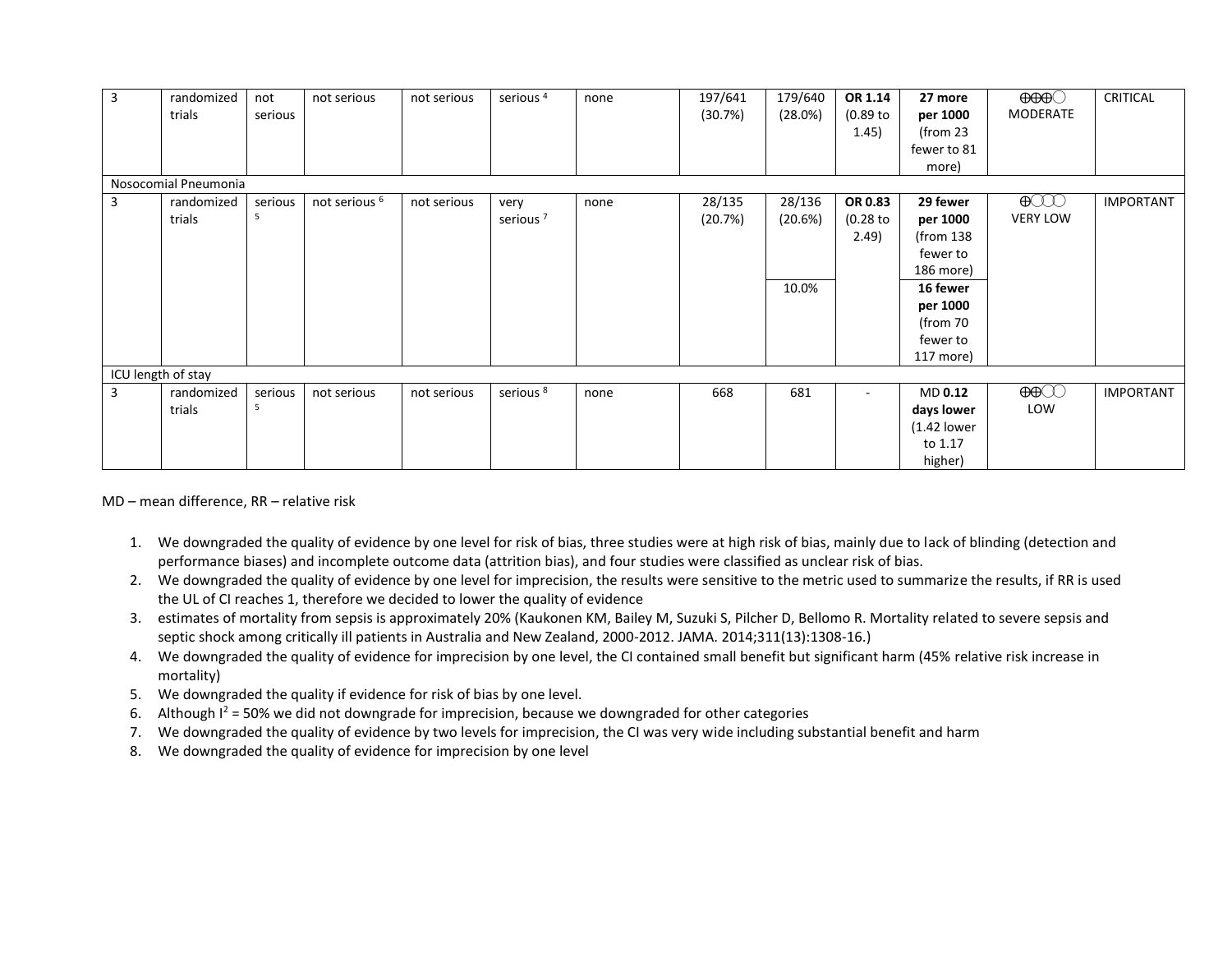# **Figure 61. Selenium compared to placebo in septic patients: Mortality Outcome**

|                                                                        | Selenium |     | Placebo                   |     |            | <b>Odds Ratio</b>         | <b>Odds Ratio</b>                |
|------------------------------------------------------------------------|----------|-----|---------------------------|-----|------------|---------------------------|----------------------------------|
| Study or Subgroup                                                      |          |     | Events Total Events Total |     |            | Weight M-H, Fixed, 95% CI | M-H, Fixed, 95% CI               |
| Andrews 2011                                                           | 30       | 67  | 27                        | 65. | 7.6%       | $1.14$ [0.57, 2.27]       |                                  |
| Angstwurm 1999                                                         | 7        | 21  | 11                        | 21  | 3.7%       | $0.45$ [0.13, 1.58]       |                                  |
| Angstwurm 2007                                                         | 46       | 116 | 61                        | 122 | 18.0%      | $0.66$ [0.39, 1.10]       |                                  |
| Forceville 2007                                                        | 14       | 31  | 13                        | 29. | 3.7%       | 1.01 [0.37, 2.80]         |                                  |
| Manzanares 2011                                                        | 5.       | 15  | 7                         | 16  | 2.3%       | $0.64$ [0.15, 2.76]       |                                  |
| Mishra 2007                                                            | 11       | 18  | 15                        | 22  | 2.6%       | $0.73$ [0.20, 2.70]       |                                  |
| <b>SISPCT</b>                                                          | 153      | 543 | 139                       | 546 | 49.8%      | 1.15 [0.88, 1.50]         |                                  |
| Valenta 2011                                                           | 19       | 75  | 24                        | 75  | 9.0%       | $0.72$ [0.35, 1.47]       |                                  |
| Zimmermann 1997                                                        | 3.       | 20  | 8.                        | 20  | 3.4%       | $0.26$ [0.06, 1.21]       |                                  |
| Total (95% CI)                                                         |          | 906 |                           |     | 916 100.0% | $0.94$ [0.77, 1.15]       |                                  |
| Total events                                                           | 288      |     | 305                       |     |            |                           |                                  |
| Heterogeneity: Chi <sup>2</sup> = 9.24, df = 8 (P = 0.32); $1^2$ = 13% |          |     |                           |     |            |                           | 0. J<br>50<br>0.02<br>10         |
| Test for overall effect: $Z = 0.62$ (P = 0.53)                         |          |     |                           |     |            |                           | Favours Selenium Favours Placebo |

**M-H:** Mantel-Haenszel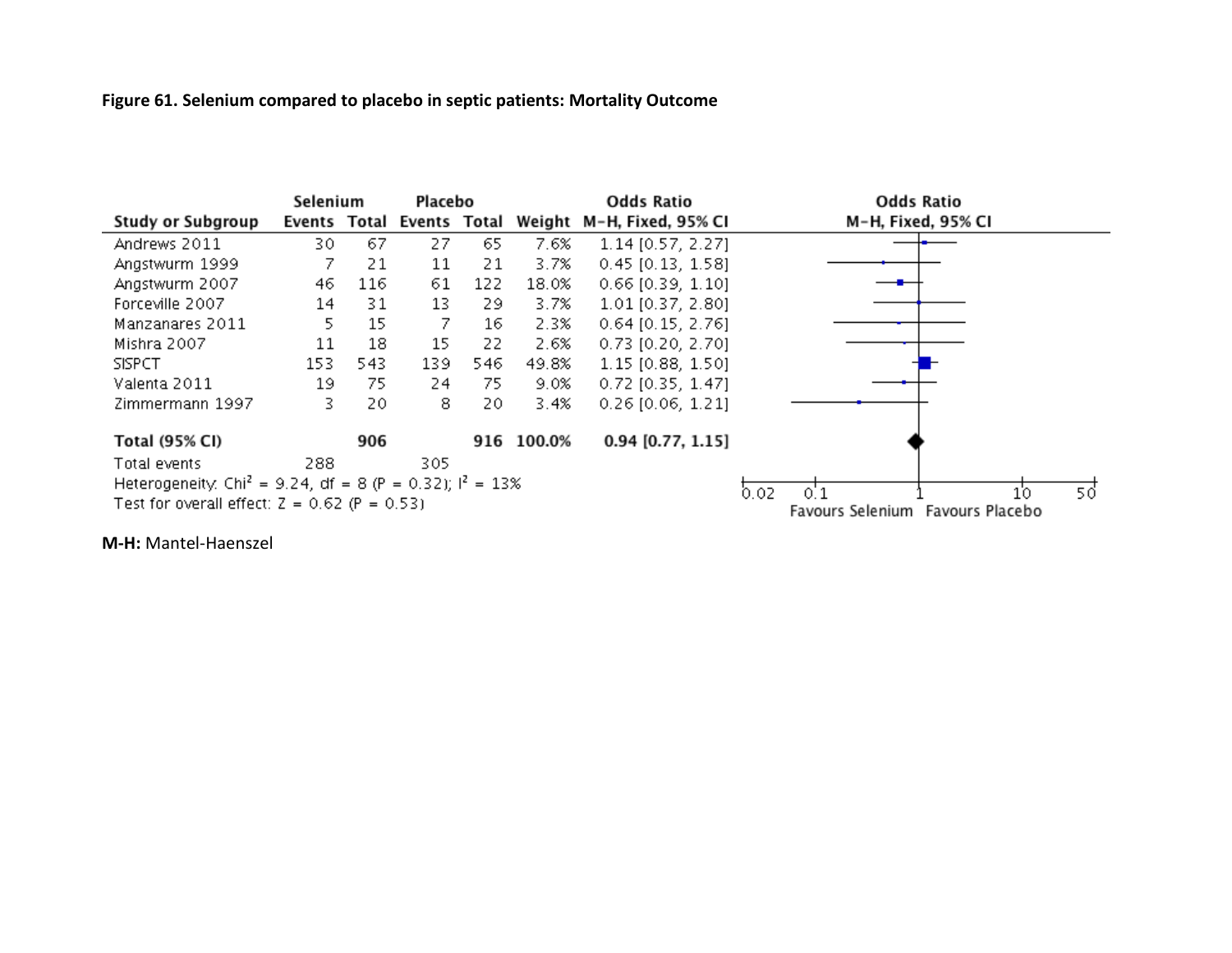**Figure 62. Selenium compared to placebo in septic patients: Mortality Outcome Split by risk of bias of underlying studies.**



**IV:** Inverse variance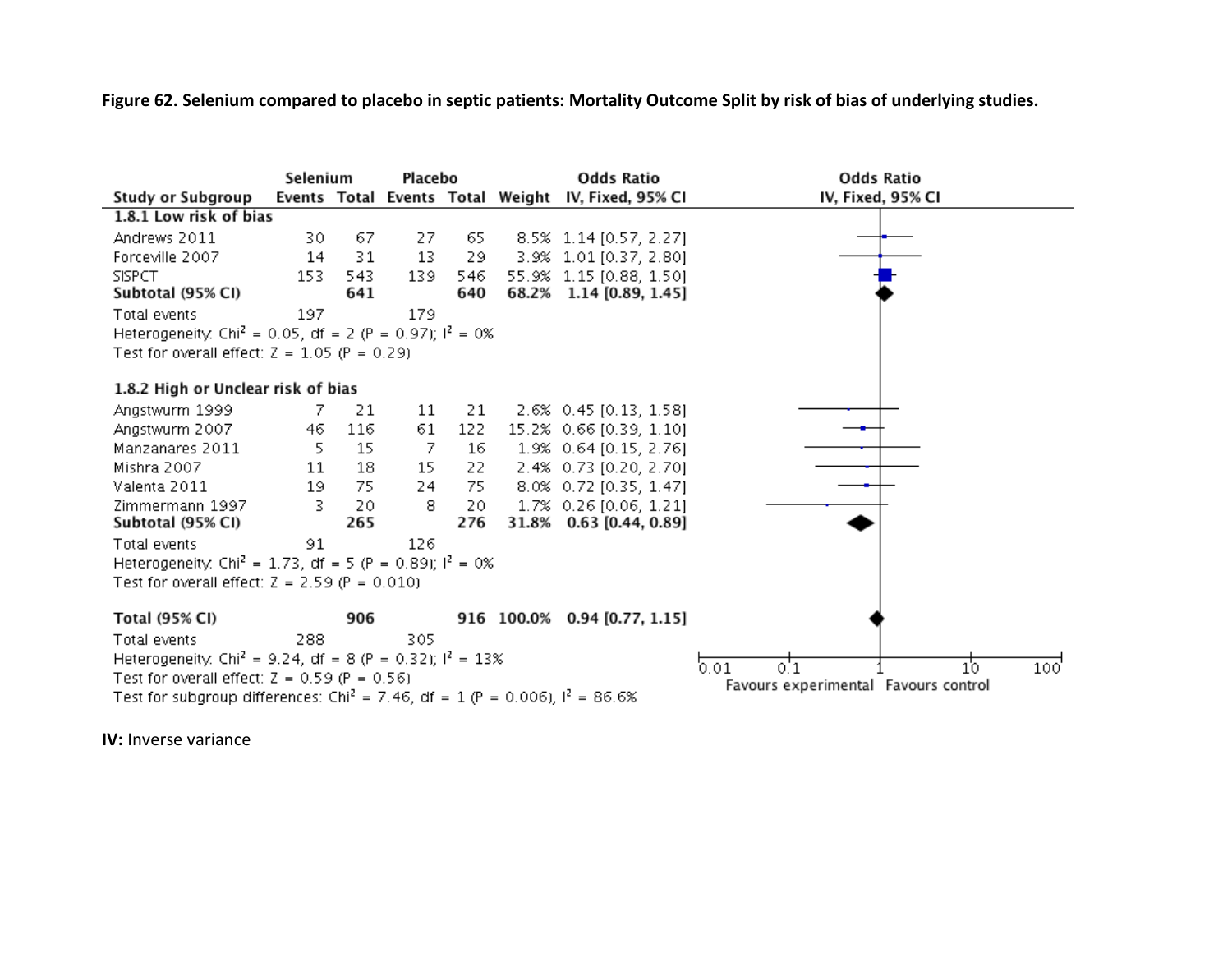### **Figure 63. Selenium compared to placebo in septic patients: Pneumonia Outcome**



**M-H:** Mantel-Haenszel